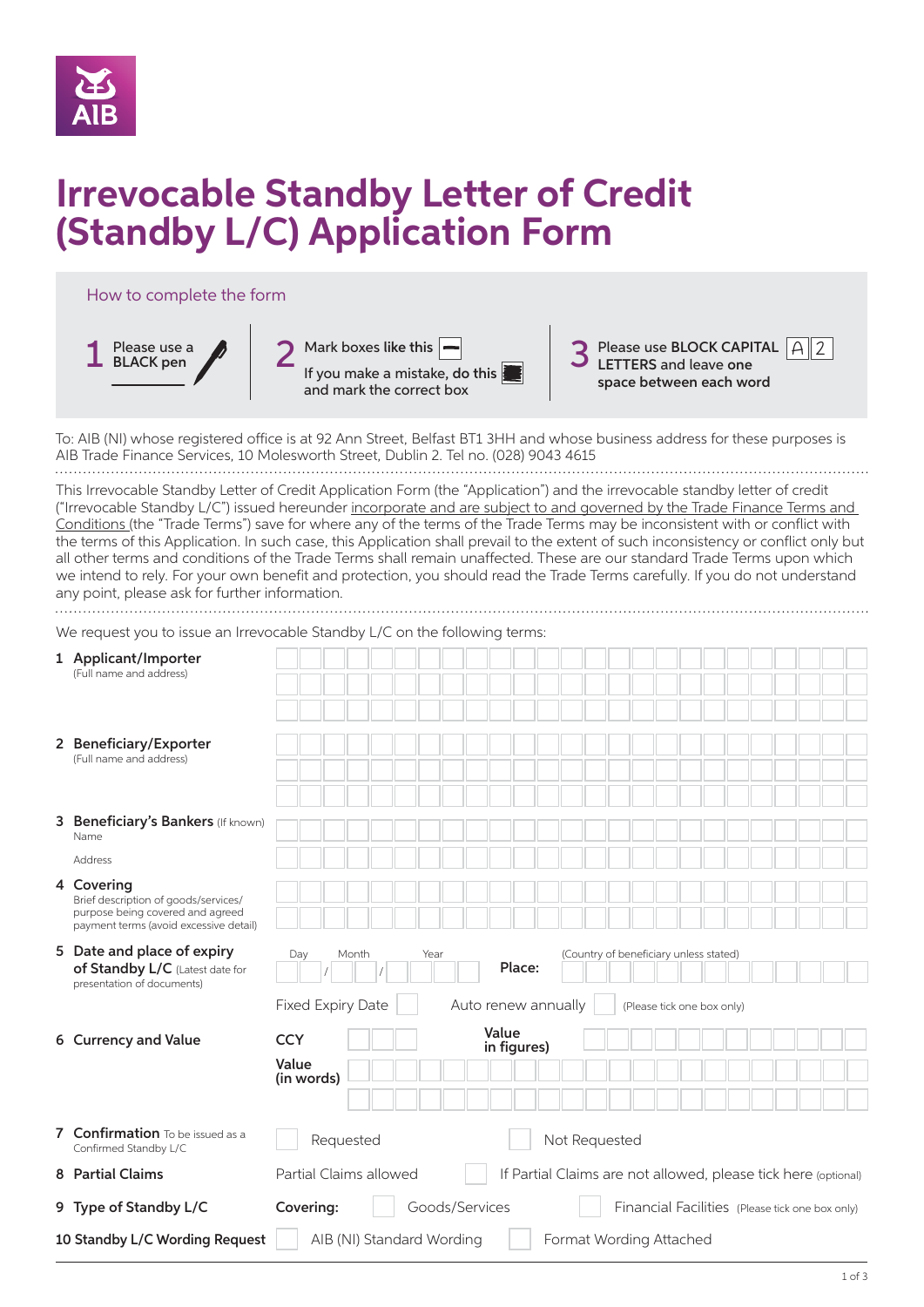| 11 Special Instructions                                                                                                     |                                                                                                           |                                   |                  |             |  |  |  |
|-----------------------------------------------------------------------------------------------------------------------------|-----------------------------------------------------------------------------------------------------------|-----------------------------------|------------------|-------------|--|--|--|
| 12 Bank Charges                                                                                                             | AIB (NI) Charges:                                                                                         | Applicant                         | FX Bank Charges: | Applicant   |  |  |  |
|                                                                                                                             |                                                                                                           | Beneficiary                       |                  | Beneficiary |  |  |  |
|                                                                                                                             | (AIB (NI) Bank charges for the Applicant and FX Bank charges for the Beneficiary unless otherwise stated) |                                   |                  |             |  |  |  |
| 13 Does this transaction require<br>a Trade Licence                                                                         | No                                                                                                        | Yes (if yes please attach a copy) |                  |             |  |  |  |
| 14 We hereby authorise you to debit our account in respect of charges and in settlement of any claim under this Standby L/C |                                                                                                           |                                   |                  |             |  |  |  |
|                                                                                                                             | $NSC$   9                                                                                                 | <b>Account Number</b>             |                  |             |  |  |  |
| .                                                                                                                           |                                                                                                           |                                   |                  |             |  |  |  |

#### Customer Indemnity to Bank

In consideration of AIB (NI) opening and issuing the credit specified overleaf, the applicant named in this Application Form agrees and undertakes to

(1) reimburse AIB (NI) for all amounts paid or incurred by AIB (NI) in connection with the credit in accordance with clause 8 of the Trade Terms and

(2) indemnify and keep AIB Bank indemnified from and against all liabilities, losses, damages, costs, expenses, claims and demands which AIB (NI) may incur or sustain in connection with the credit.

AIB (NI) is to have a lien on all goods, documents and policies and proceeds thereof for any obligations or liabilities present or future incurred by AIB (NI) under or arising out of the credit. AIB (NI) is to be bound only to see that the drafts and document purport to comply with the terms and conditions of the credit and is not to be liable for any loss or damage however caused in connection therewith (including, without limitation, loss or damage from delay or error in transmission or forwarding of the above or any future instruction or documents) not caused by the gross negligence or wilful default of AIB (NI) own officers or servants.

AIB (NI) is authorised to debit the account of the applicant with sums paid under the credit, also with commission charges and any other charge which may be incurred in respect thereof. AIB (NI) is authorised to be reimbursed for any loss incurred by AIB (NI) due to variations or adjustments arising from the making of payments under the credit in a foreign currency by debiting such amounts from the applicant's account or accounts with any of AIB (NI) branches. If the applicant does not hold any account with AIB (NI), the applicant authorises AIB (NI) to open a new account in its name at any of AIB (NI) branches and for AIB (NI) to debit any such loss incurred from this account. The applicant agrees that AIB (NI) shall be entitled to refuse payment of any cheque, bill note or order drawn or accepted by the applicant or upon which the applicant may otherwise be liable, if such payments would result in the credit balance of the applicant's account being less than the amounts from time to time owing or due to AIB (NI) by the applicant.

In the event of a receiver and/or liquidator being appointed to the applicant or if AIB (NI) determines that a material adverse change has occurred to the applicant's business assets or future prospects, AIB (NI) shall be entitled to immediately debit from any of the applicant's accounts, the maximum total amount of AIB (NI) actual and contingent liability under the credit (notwithstanding that no actual payment has been made by AIB (NI)) and AIB (NI) shall refund to the applicant any excess promptly after the contingent liability has ceased to exist.

Unless specifically requested otherwise above, AIB (NI) is not obliged to include any documents which it may have attached to this application, as an integral part of the credit neither is AIB (NI) bound to examine documents presented under the credit against such attachments. The applicant agrees that AIB (NI) is authorised to pay sums under the credit on first presentation of documents purported to comply with the terms and conditions of the credit and is not required to investigate the validity of any such demand for payment.

The applicant agrees that its liability hereunder shall also apply to any increase or decrease in the amount to be paid under the credit or any extension or renewal of the credit, whether pursuant to the same terms or otherwise and whether arising by agreement with AIB (NI) or by operation of law or otherwise.

The credit is subject to the I.C.C. Paris. Uniform Customs and Practice for Documentary Credits in force on the date of issue..

#### Agreement and Acknowledgement

In consideration of your issuing at our request the Irrevocable Standby L/C on the terms set out above, we acknowledge and agree that the Irrevocable Standby L/C shall be governed by and subject to the Trade Terms in addition to the terms (which include an indemnity) set out in this Application. The Authorised Signatories confirm that they are duly authorised on behalf of the Applicant to complete this Application and the Customer Indemnity to Bank.

#### Signed for and on behalf of the Applicant:

| (Authorised Signatory) | Telephone number             |
|------------------------|------------------------------|
| (Authorised Signatory) | Contact name                 |
|                        | Day<br>Month<br>Year<br>Date |